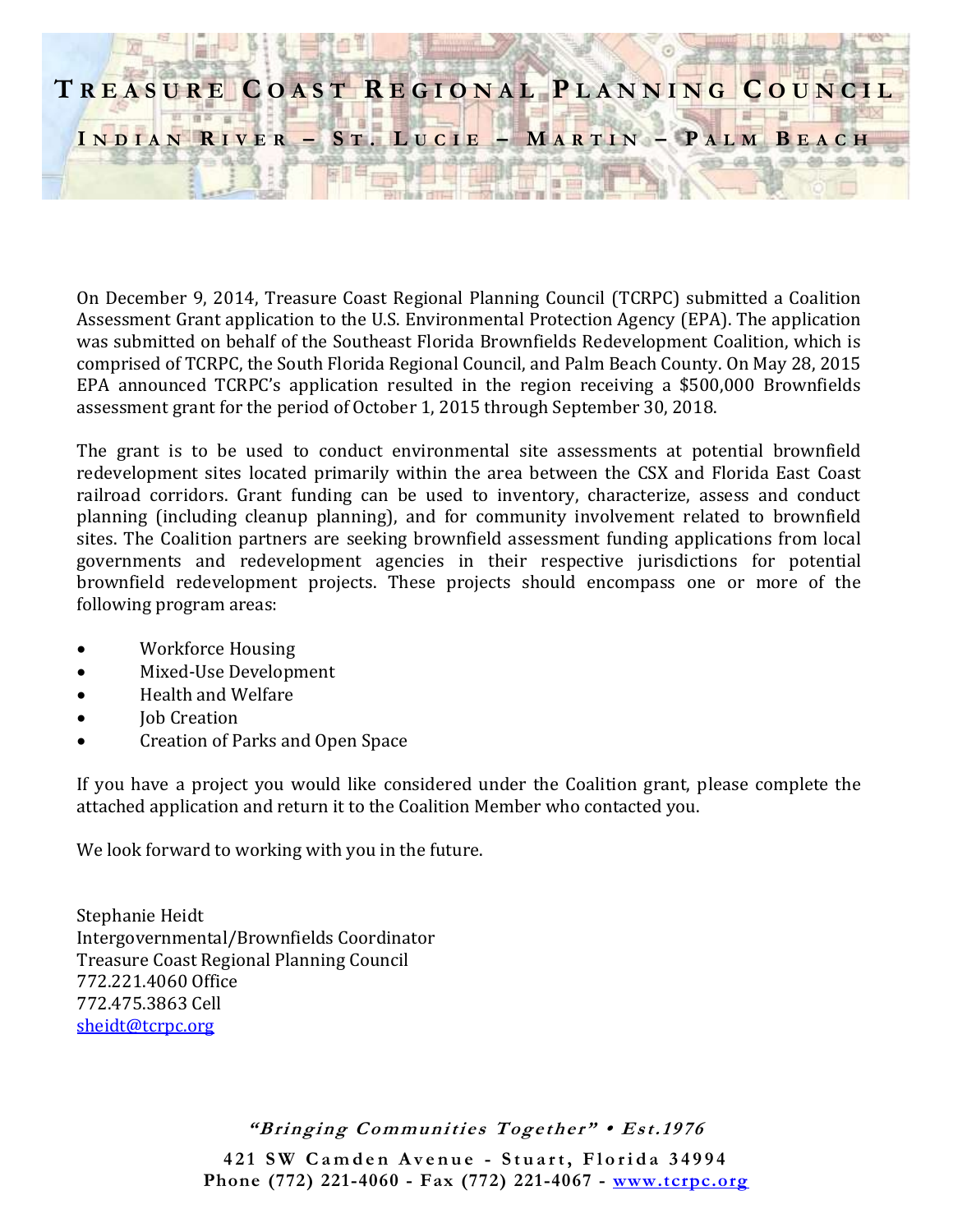

## **Treasure Coast Regional Planning Council BROWNFIELDS PROGRAM BROWNFIELDS SITE ASSESSMENT APPLICATION**

On behalf of a qualifying applicant, the Treasure Coast Regional Planning Council (TCRPC) may perform via qualified contractor, an environmental site investigation, such as a Phase I or Phase II, for a qualifying Brownfield property. The goal of the program is to facilitate the redevelopment of properties that are suspected to be contaminated with petroleum or hazardous substances.

Projects sponsored by public agencies with firm redevelopment plans and a strong commitment to facilitating the development of the site after it is assessed, are preferred. Projects that have financing available for potential cleanup costs and community involvement in reuse planning will be given higher priority. This program focuses on potential brownfield redevelopment projects encompassing one or more of the following program areas:

- Workforce Housing
- Mixed-Use Development
- Health and Welfare
- Job Creation
- Creation of Parks and Open Space

**For each site, please provide the requested information and submit application along with letters of support to:**

Stephanie Heidt Intergovernmental/Brownfields Coordinator Treasure Coast Regional Planning Council 421 SW Camden Avenue Stuart, Florida 34994 Phone: (772) 221-4060 E-mail: [sheidt@tcrpc.org](mailto:sheidt@tcrpc.org)

### **APPLICANT INFORMATION**

1. **Applicant Organization** 

Address

City/State/Zip

Contact Person

Phone/Email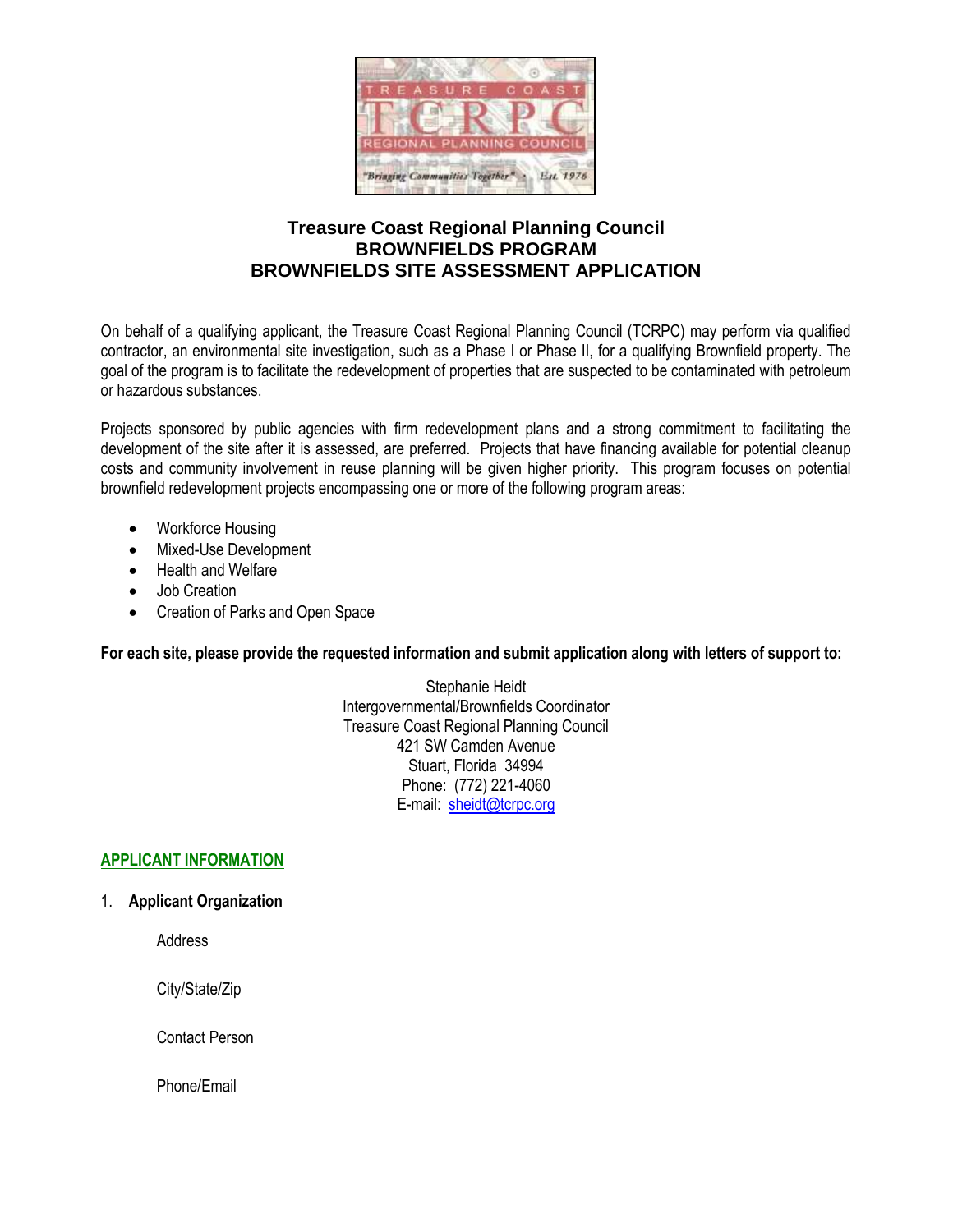## **2. Describe Applicants Eligibility.**

|                         | Municipality/Local Government      |  | Non-Profit Organization |
|-------------------------|------------------------------------|--|-------------------------|
|                         | <b>Private Property</b>            |  | Other (Please specify)  |
|                         | Citizen Affected By Potential Site |  |                         |
| <b>SITE INFORMATION</b> |                                    |  |                         |
| <b>Site Name/Parcel</b> |                                    |  |                         |
| Parcel Control No.      |                                    |  |                         |

Site Address

**City** 

#### **Current Site Ownership (if different from applicant)**

Name

Address

City/State/Zip

Phone/Fax/Email

- **1. Site Zoning: Total Acreage of Site:** (attach site map, if available)
- **2. # Buildings on Site:**

**Approx. Sq. Footage:** 

**Condition:** (e.g., usable, partially razed, gutted by fire, etc.)

**3. Amount of Delinquent Property Taxes** (if any) \$

**Assessed Value \$**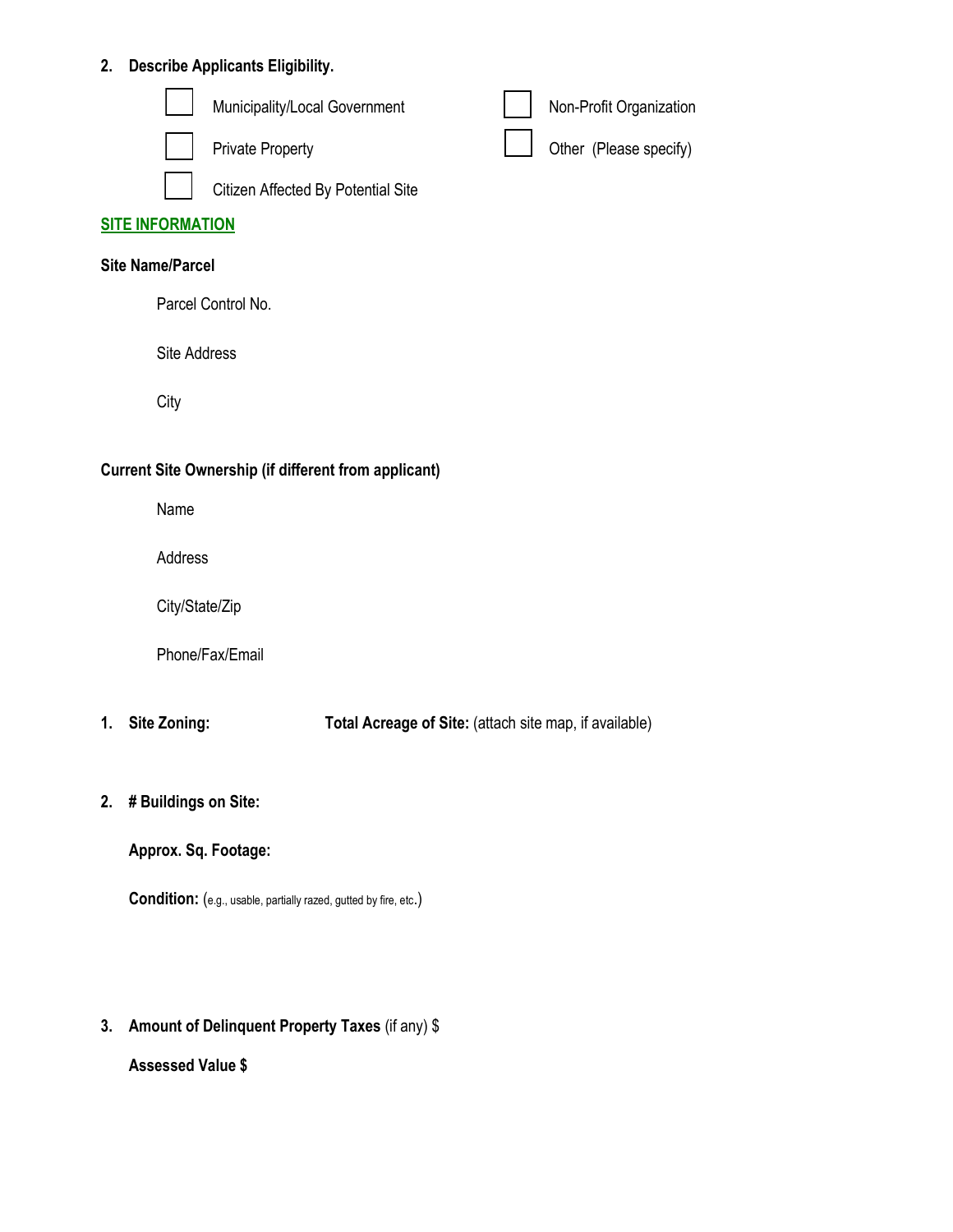- **4. If the applicant owns the property, please describe whether you are responsible for any of the environmental concerns at the site**.
- **5. Past Site Uses and Approximate Dates**: (e.g., type of manufacturing, landfill, industrial, commercial, retail, etc.)
- **6. Describe how the property became contaminated.**
- **7. Describe the nature and extent of contamination**.
- **8. If the site is contaminated with petroleum, provide documentation of the following that**:
	- a. the site is of "relatively low risk" compared with other "petroleum-only" sites in the state;
	- b. there is "no viable responsible party" legally capable of satisfying obligations under Federal or state law to assess, investigate, or clean up the site;
	- c. funding for the site will be used by a party that is not potentially liable for the petroleum contamination to assess, investigate, or clean up the site; and
	- d. the site is not subject to a corrective action order under the Resource Conservation and Recovery Act (RCRA).
- **9. If the property is not owned by the applicant, please describe any plans for property acquisition.**
- **10. If the applicant does not own the property, does applicant have legal permission authorizing Council to enter the property to conduct site assessment activities**?

**Yes. If yes, please attach the executed Site Access Agreement form.** 

**No. If no, please Explain.**

Note: Failure to obtain legal permission for site access will result in delay of the application.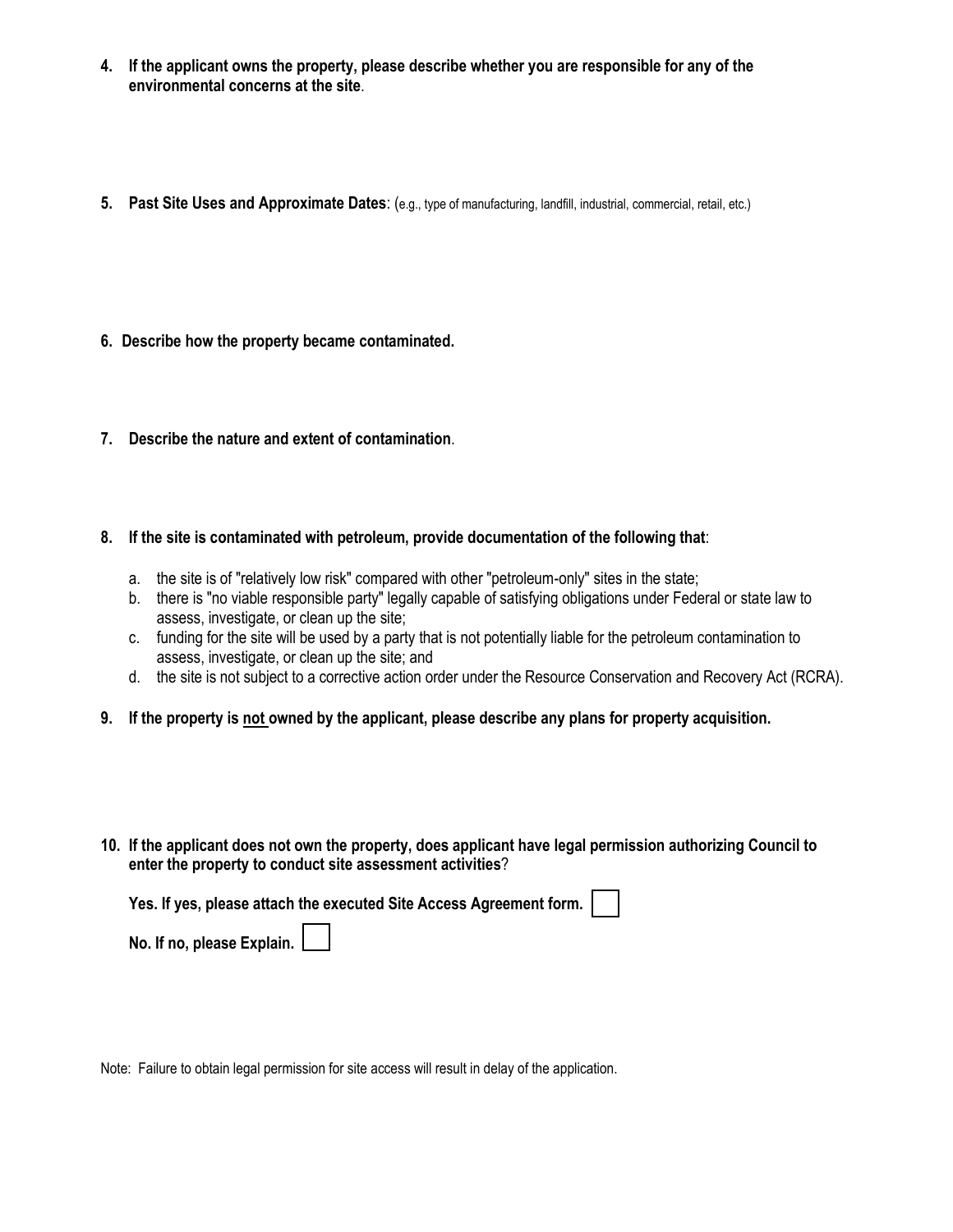**11. Describe the anticipated flow of ownership of site/property throughout the process of assessment, cleanup, and redevelopment and describe any problems**.

#### **GENERAL**

- **1. Is the brownfields site eligible for State of Florida cleanup funding under the Inland Protection Trust Fund?**
- **2. If yes, what is the DEP priority score?**
- **3. What is the timeline for proposed site development/redevelopment activities?**

#### **ASSESSMENT**

- **1. Describe prior site assessment activities, if known. Please attach relevant assessment report(s).**
- **2. Describe any compliance or enforcement actions, historically or pending, at the site?**
- **3. Describe site assessment activities being requested (Phase I or Phase II, etc) and estimated costs.**
- **4. Describe the financial needs for each phase of the project (**assessment, cleanup, and redevelopment**), if known.**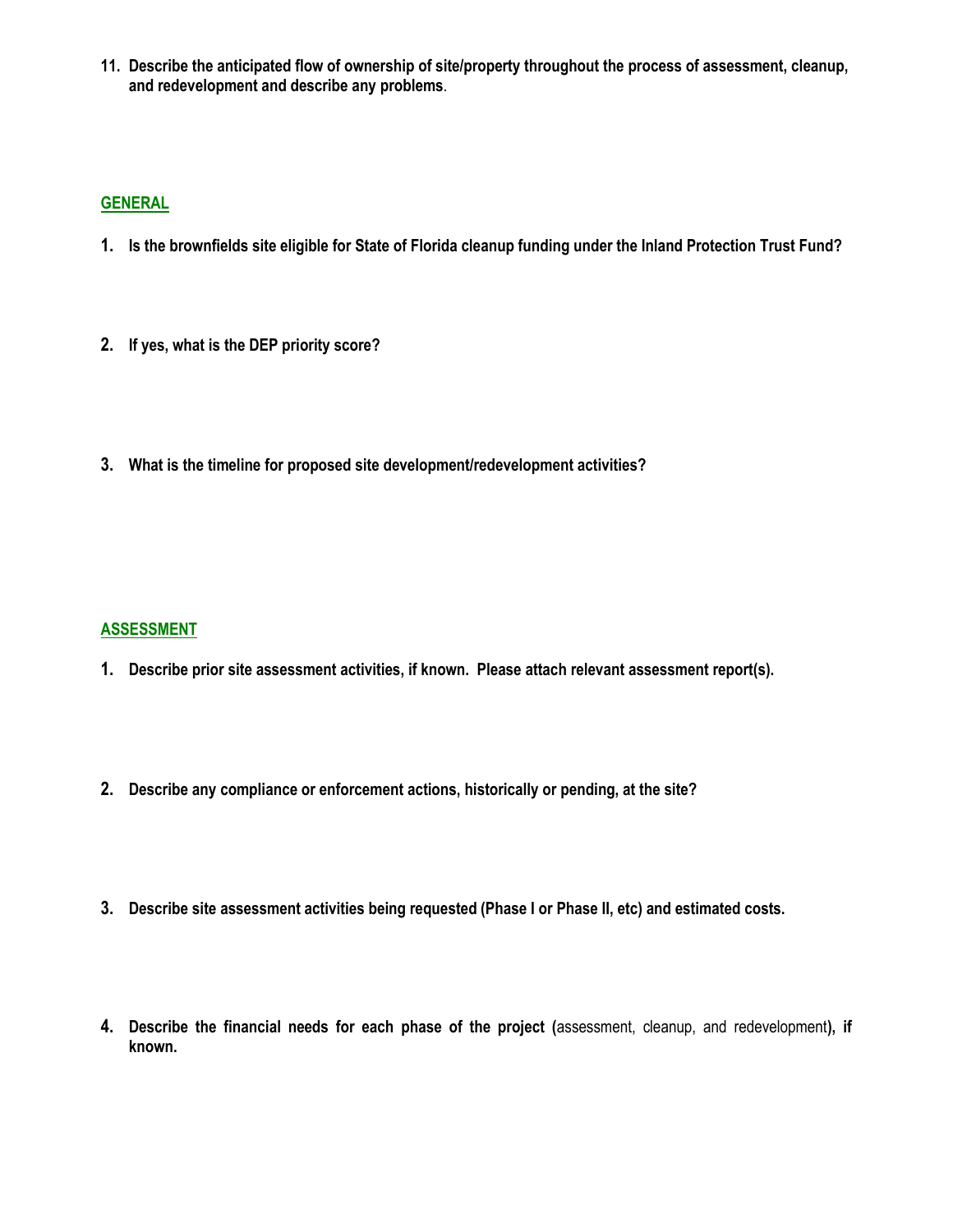#### **REDEVELOPMENT**

**1. Anticipated Future Use**: (i.e. residential, recreational, commercial, retail, industrial, greenspace area)

**2. Describe applicant's proposed vision for reuse**.

**3. Provide a proposed budget for the project.**

**4. Describe municipal commitment such as financial incentives to encourage redevelopment (i.e., tax incentives, tax increment financing, fast-tracking permitting etc.). Attach any supporting documents.**

**5. Describe proposed funding sources for any site cleanup and current/past evidence of developer interest**.

**6. How do proposed reuse(s) and your ongoing efforts to prevent the creation of future brownfields fit into your community's master plan, economic development plan/activities and other relevant plans/activities?**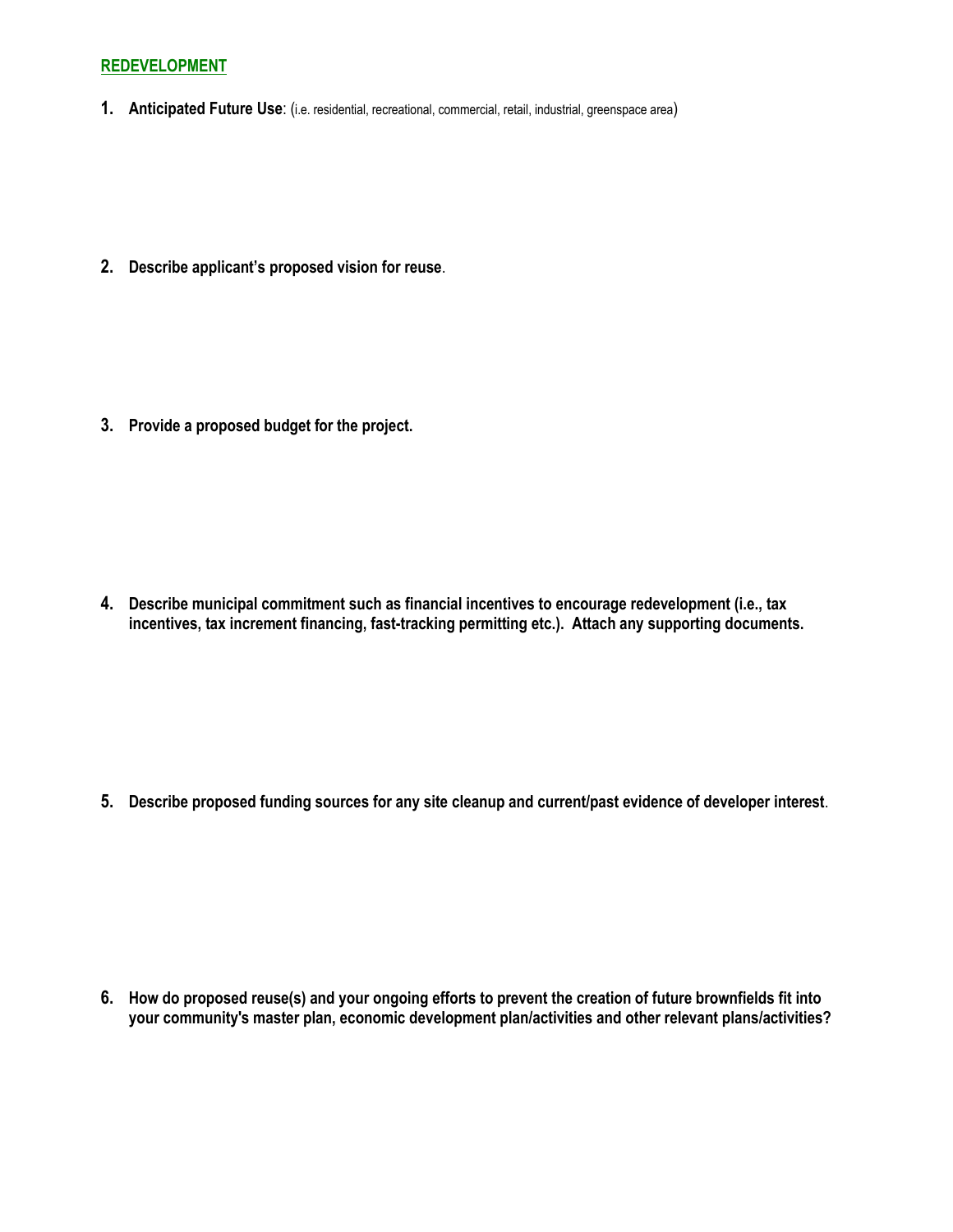**7. Describe the extent to which the grant would facilitate the creation and/or preservation of parks and open spaces.** 

**8. Describe whether the project will use existing infrastructure or require its expansion.**